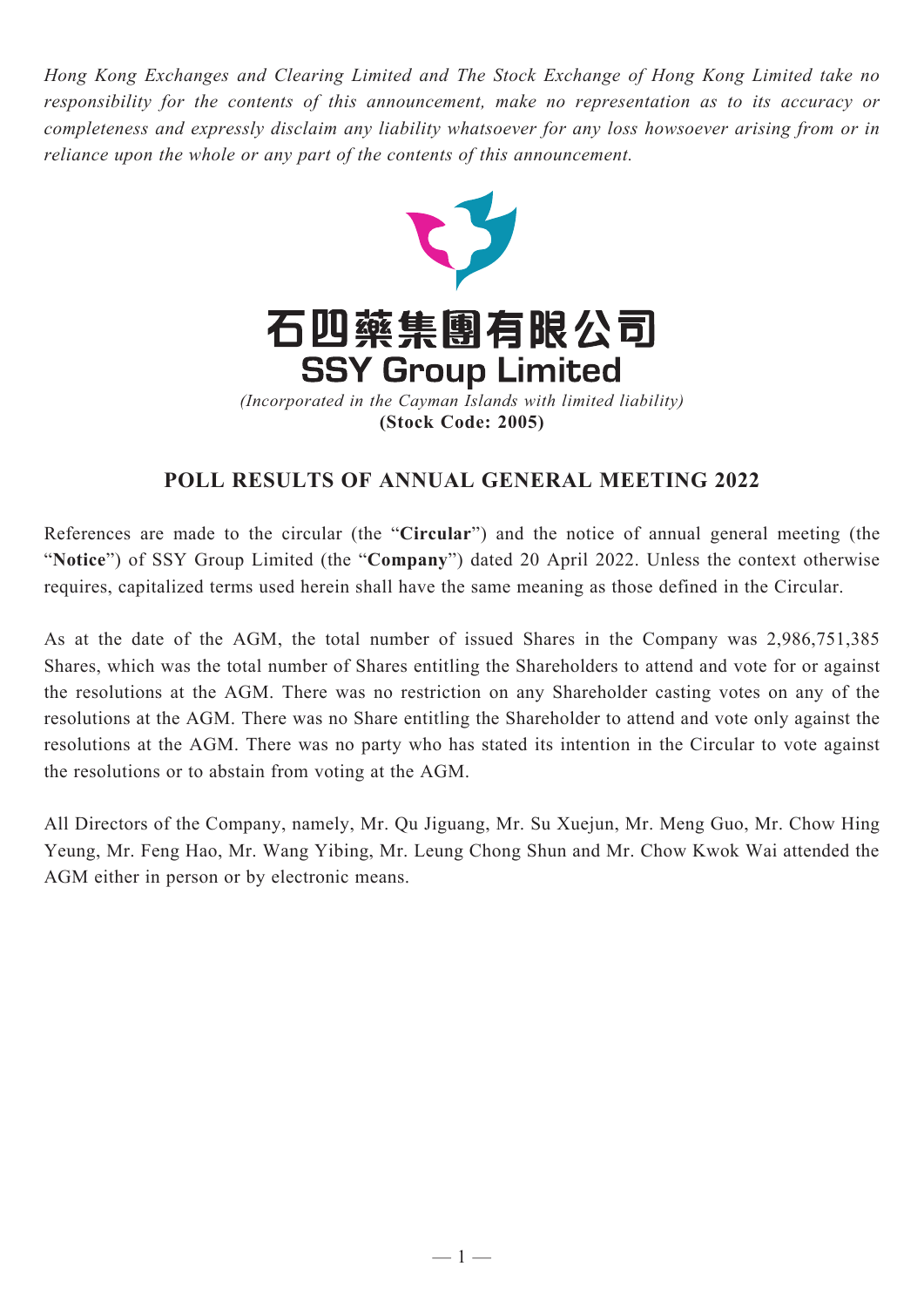A poll was demanded for voting on each of the resolutions proposed at the AGM. The Company's share registrar in Hong Kong, namely, Computershare Hong Kong Investor Services Limited, was appointed as the scrutineer at the AGM for the purpose of vote-taking. Set out below are the poll results in respect of each of the resolutions at the AGM:

|                           |                                                                                                                                                                                                                      | No. of Shares Voted (%)       |                              |
|---------------------------|----------------------------------------------------------------------------------------------------------------------------------------------------------------------------------------------------------------------|-------------------------------|------------------------------|
|                           | <b>Ordinary Resolutions</b>                                                                                                                                                                                          | For                           | <b>Against</b>               |
| 1.                        | To receive and adopt the audited consolidated financial<br>statements of the Company and its subsidiaries and the<br>reports of the directors and of the independent auditor for<br>the year ended 31 December 2021. | 2,360,460,765<br>$(99.76\%)$  | 5,634,000<br>$(0.24\%)$      |
| 2.                        | To re-elect Mr. Qu Jiguang as an executive Director<br>(A)<br>of the Company.                                                                                                                                        | 2,028,405,230<br>$(85.73\%)$  | 337,689,535<br>(14.27%)      |
|                           | To re-elect Mr. Su Xuejun as an executive Director<br>(B)<br>of the Company.                                                                                                                                         | 2,310,572,196<br>(97.65%)     | 55,522,569<br>$(2.35\%)$     |
|                           | To re-elect Mr. Meng Guo as an executive Director<br>(C)<br>of the Company.                                                                                                                                          | 2,311,617,622<br>$(97.70\%)$  | 54, 477, 143<br>$(2.30\%)$   |
|                           | (D)<br>To re-elect Mr. Chow Hing Yeung as an executive<br>Director of the Company.                                                                                                                                   | 2,311,819,622<br>$(97.71\%)$  | 54, 275, 143<br>$(2.29\%)$   |
| 3.                        | To authorise the board of Directors of the Company (the<br>"Directors") to fix the Directors' remuneration.                                                                                                          | 2,366,094,765<br>$(100.00\%)$ | $\overline{0}$<br>$(0.00\%)$ |
| 4.                        | To re-appoint KPMG as auditor of the Company and to<br>authorise the Directors to fix its remuneration.                                                                                                              | 2,366,094,765<br>$(100.00\%)$ | $\overline{0}$<br>$(0.00\%)$ |
| 5.                        | To approve the declaration and payment of a final<br>dividend. (Ordinary resolution 5 of the Notice)                                                                                                                 | 2,366,094,765<br>$(100.00\%)$ | $\overline{0}$<br>$(0.00\%)$ |
| 6.                        | To grant a general mandate to the Directors to issue<br>(A)<br>new Shares. (Ordinary resolution 6A of the Notice)                                                                                                    | 1,949,582,472<br>$(82.40\%)$  | 416,492,293<br>$(17.60\%)$   |
|                           | To grant a general mandate to the Directors to<br>(B)<br>repurchase Shares. (Ordinary resolution 6B of the<br>Notice)                                                                                                | 2,366,094,765<br>$(100.00\%)$ | $\overline{0}$<br>$(0.00\%)$ |
|                           | (C)<br>To extend the general mandate granted to the<br>Directors to issue new Shares by adding the number<br>of the Shares repurchased. (Ordinary resolution 6C<br>of the Notice)                                    | 2,203,962,838<br>(93.15%)     | 162, 131, 927<br>$(6.85\%)$  |
|                           |                                                                                                                                                                                                                      | No. of Shares Voted (%)       |                              |
| <b>Special Resolution</b> |                                                                                                                                                                                                                      | For                           | <b>Against</b>               |
| 7.                        | To approve and adopt the New Articles of Association.<br>(Special resolution 7 of the Notice)                                                                                                                        | 1,886,819,717<br>$(79.74\%)$  | 479,275,048<br>$(20.26\%)$   |

On the basis of the votes set out above, the Board of Directors is pleased to announce that all the above resolutions were duly passed by way of poll.